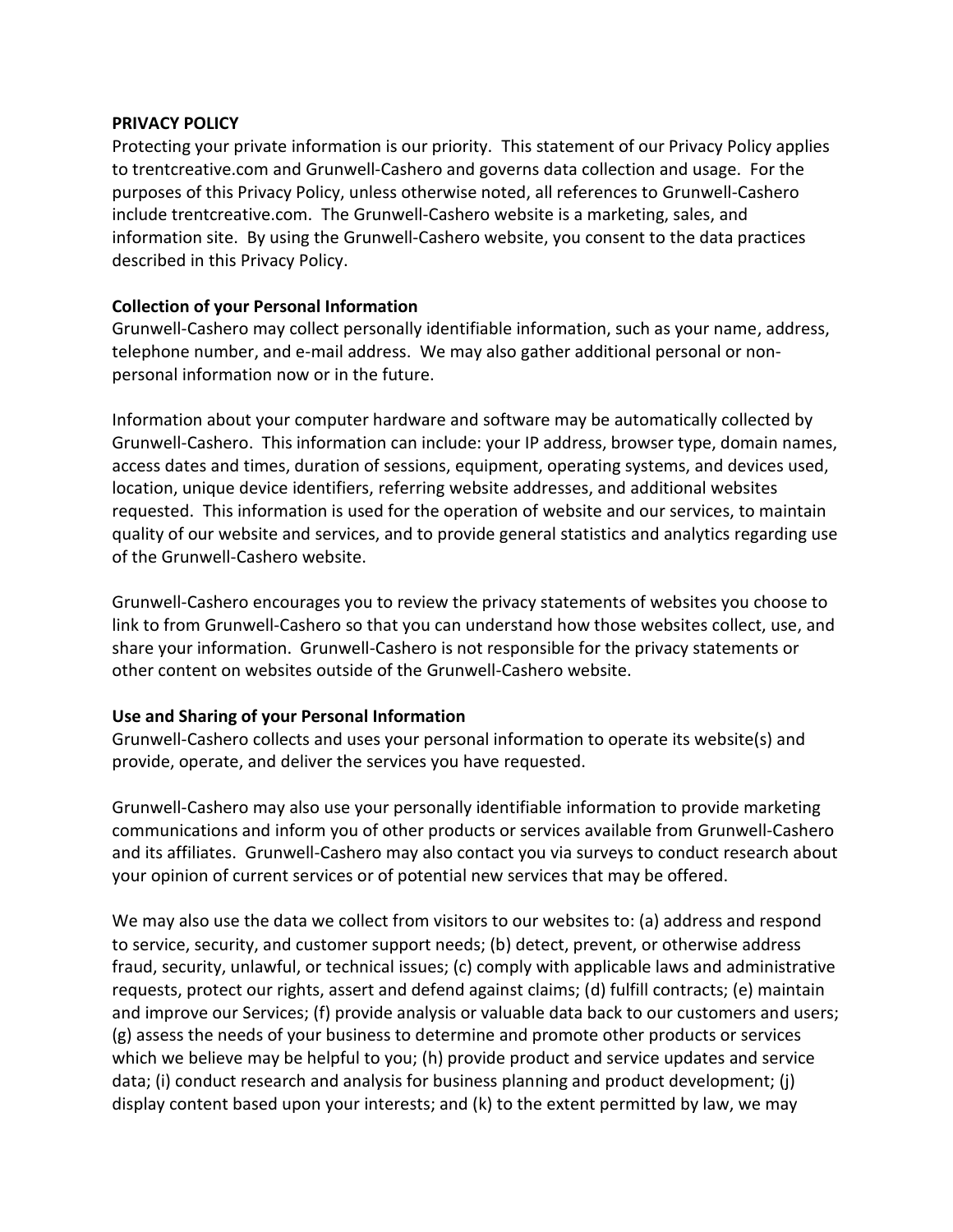combine, correct, and enrich personal data that we receive from you with data about you from other sources, including publicly available databases or from third parties to update, expand, and analyze our records, identify new prospects for marketing, and provide products and services that may be of interest to you.

Grunwell-Cashero does not sell, rent, or lease its customer lists to third parties.

Grunwell-Cashero may share data with our affiliated companies and subsidiaries which are directly or indirectly owned by us and with trusted partners to help perform statistical analysis, send you email or postal mail, provide customer support, or arrange for deliveries. All such third parties are prohibited from using your personal information except to provide these services to Grunwell-Cashero, and they are required to maintain the confidentiality of your information.

Grunwell-Cashero will disclose your personal information, without notice, only if required to do so by law or in the good faith belief that such action is necessary to: (a) conform to the requirements of any applicable international, provincial, federal, state, or local law or administrative order, or comply with any legal process served on Grunwell-Cashero or the site; (b) to assert, protect, and defend claims, rights, or property of Grunwell-Cashero; and, (c) act under exigent circumstances to protect the personal safety of users of the Grunwell-Cashero website, or the public.

### **Security of your Personal Information**

Grunwell-Cashero employs all reasonable means to secure your personal information from unauthorized access, use, or disclosure.

### **Children Under Sixteen**

Grunwell-Cashero's website and webpages are intended for general audiences. Grunwell-Cashero does not knowingly collect personally identifiable information from children under the age of sixteen (16). If you are under the age of 16, you must ask your parent or guardian for permission to use this website. If you inform us or we otherwise become aware that we have unintentionally received personal data from an individual under the age of 16, we will delete this information from our records.

### **Opt-Out & Unsubscribe**

We respect your privacy and give you an opportunity to opt-out of receiving announcements of certain information. Users may opt-out of receiving any or all communications from Grunwell-Cashero by contacting us here at 313 843-8440 or info@grunwell-cashero.com.

Grunwell-Cashero respects your control over your information and, upon request, we will confirm whether we hold or are processing information that we have collected from you. You also have the right to amend or update inaccurate or incomplete personal data, request deletion of your personal data, or request that we no longer use it. Under certain circumstances we will not be able to fulfill your request, such as if it interferes with our